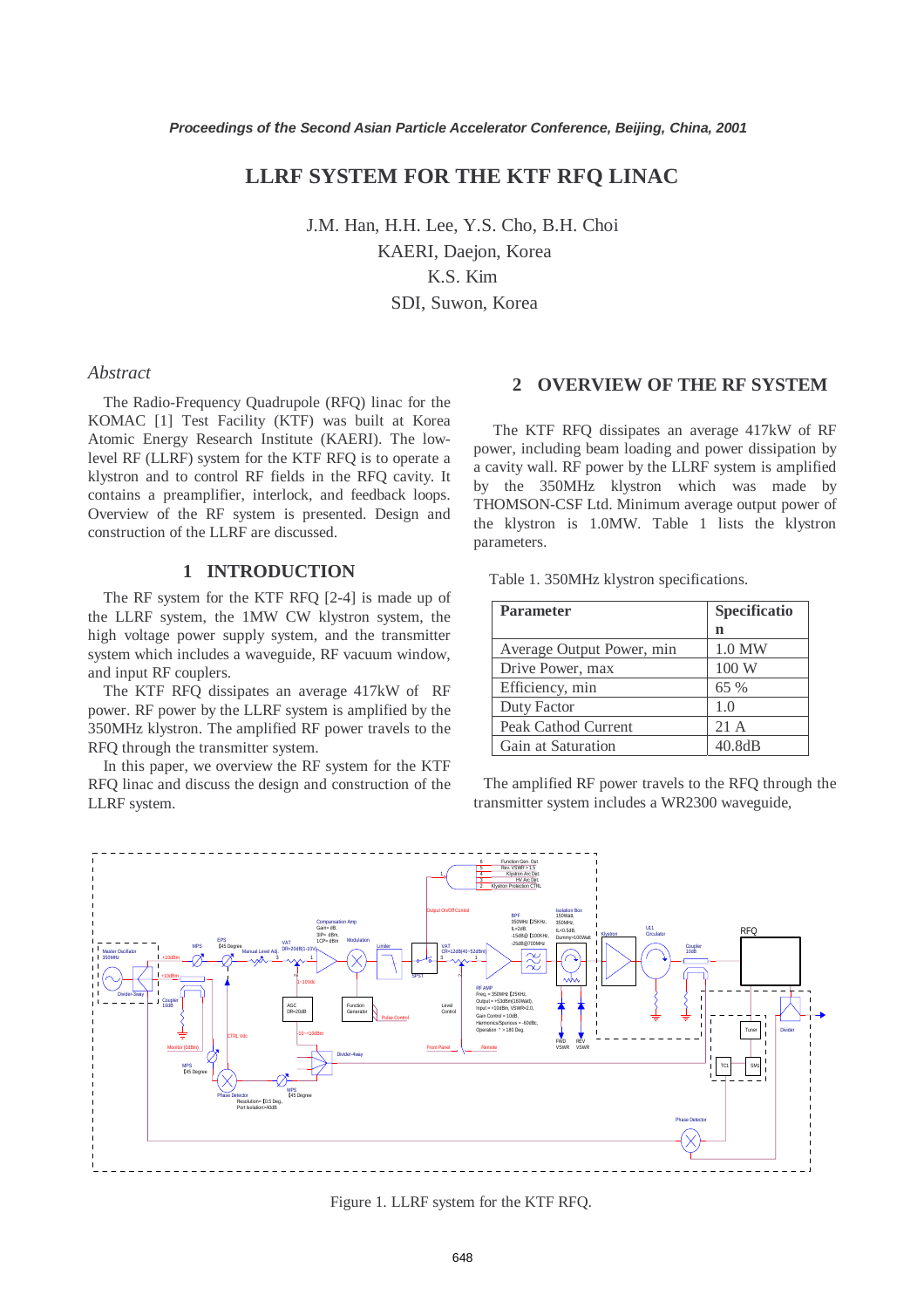circulator, RF vacuum window, and input RF coupler [5]. 350MHz Y-junction circulator which was made by AFT is rated to operate into a full reflection standing wave during 1.0 MW RF power is being transmitted by the klystron. The RF vacuum window used was made by THOMSON-CSF Ltd. RF feeds are in the third section of the KTF RFQ. In order to supply the RF power in the RFQ, we studied two types of the input RF couplers which one is a coaxial-type and the other is an iris-type. A test input RF coupler were constructed in KAERI. Sparameter of the input RF coupler constructed is 0.008 at 350.0 MHz.

# **3 LLRF SYSTEM**

The main goal of the LLRF system for the KTF RFQ is to operate the klystron system and to control RF fields in the RFQ cavity and field stability within  $\pm 1\%$  peak to peak amplitude and  $1.4^\circ$  peak to peak phase. A block diagram of the LLRF is shown in Fig. 1

 The LLRF system consists of a master oscillator, phase shifter, limiter, amplifier, band pass filter, isolator, and phase detector. The frequency of the master oscillator fixes as 350.0 MHz. The maximum output power of the RF amplifier is 160 W. Table 2 shows the electrical specifications of the LLRF system.

Table 2. Electrical parameters of the LLRF system.

| <b>Description</b>          | <b>Specification</b>            |
|-----------------------------|---------------------------------|
| <b>Center Frequency</b>     | 350 MHz                         |
| Stability                   | $± 350Hz / 6$ Month             |
| Number of Output            | 3                               |
| Harmonics                   | $\langle -60d$ Bc               |
| Spurious                    | $\langle -60d$ Bc               |
| <b>BW</b>                   | ± 25KHz                         |
| Final Output Power          | 52 dBm (160Watt)                |
| Automatic Level Control     | <b>User Settable</b>            |
| Level Control Range         | 12dB @ output                   |
| <b>Phase Control</b>        | $\geq \pm 45^{\circ}$           |
| Phase Accuracy              | $1.4^{\circ}$ Min.              |
| <b>VSWR</b>                 | 2.0 Max.                        |
| Modulation                  | <b>OOK</b>                      |
| Limiter                     | 0 dBm                           |
| FWD/BWD Monitor             | Controller                      |
| <b>Alarm Protection</b>     | Controller                      |
| <b>System Monitoring</b>    | Controller                      |
| Control and Monitoring      | Controller                      |
| <b>Output Port</b>          | $N$ – Female                    |
| <b>Operating Mode</b>       | $\geq 180^{\circ}$ (Class – AB) |
| Interface                   | D-Sub 15 Pin                    |
| <b>Mechanical Dimension</b> | 19" Standard Rack               |
| Isolation                   | $>$ 20dB                        |
| <b>Isolator Dummy</b>       | 100 Watt                        |
| <b>BPF</b>                  | 350MHz ± 25KHz                  |

Conventional I/Q modulator and demodulator modules provide the basic LLRF control loop. A high VSWR detection circuit and arc detector provide protection to the power amplifier and RFQ cavity in the event of fault conditions. By implementing a LLRF control system that provides easy software/hardware interaction, other functions can be implemented besides simple real-time set-up by the accelerator operators. Software can also be used to perform RF system analysis.

A phase detector provides the input to the tuner DSP. The amplified tuner DSP output drives a step motor to provide the RFQ cavity tuning. The cavity field amplitude-only control is included as a means of conditioning the RFQ. In order to condition the KTF RFQ, it is necessary to operate in a controlled amplitudemodulated scenario, where higher RF pulse amplitude on top of a lower DC level is injected into the cavity. Because the RFQ drifts in frequency with the amount of RF power in it, this control must be able to for the RFQ control system has been described previously as well as some preliminary LLRF modelling for the RFQ.

Fig.2 shows a control circuit of the LLRF system. The control part consists of the Intel 8751microprocessor, decoder, alarm monitor, and pulse generator.



Figure 2. Control circuit of the LLRF system.

The software control of the LLRF system can be performed with either LabVIEW or EPICS. Fig.3 shows block diagram of RF feedback loops will be used in the KTF LLRF control system.

## **4 PRESENT STATUS**

We are constructing the RF system and its power system. A low duty test of the RFQ is planned in early next year.